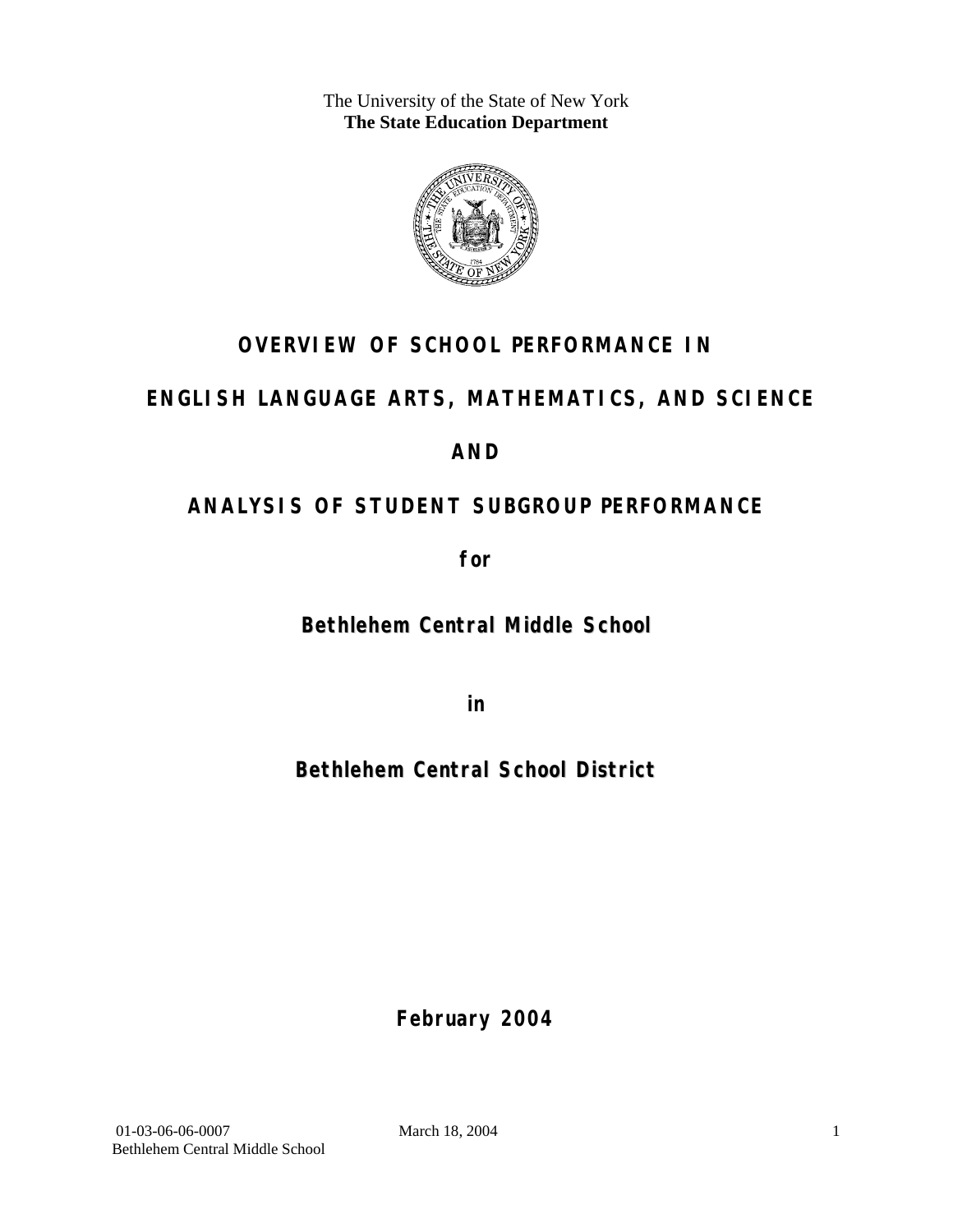### **THE UNIVERSITY OF THE STATE OF NEW YORK**

### **Regents of The University**

| Tonawanda             |
|-----------------------|
| <b>Hollis</b>         |
| Staten Island         |
| New Rochelle          |
| Peru                  |
| Huntington            |
| <b>North Syracuse</b> |
| New York              |
| <b>Belle Harbor</b>   |
| Buffalo               |
| Hartsdale             |
| Albany                |
| <b>Bronx</b>          |
| New York              |
| <b>Binghamton</b>     |
| Rochester             |

#### **President of The University and Commissioner of Education**

RICHARD P. MILLS

**Deputy Commissioner for Elementary, Middle, Secondary and Continuing Education**  JAMES A. KADAMUS

#### **Coordinator, School Operations and Management Services**

CHARLES SZUBERLA

#### **Coordinator, Information and Reporting Services**

MARTHA P. MUSSER

The State Education Department does not discriminate on the basis of age, color, religion, creed, disability, marital status, veteran status, national origin, race, gender, genetic predisposition or carrier status, or sexual orientation in its educational programs, services and activities. Portions of this publication can be made available in a variety of formats, including braille, large print or audio tape, upon request. Inquiries concerning this policy of nondiscrimination should be directed to the Department's Office for Diversity, Ethics, and Access, Room 530, Education Building, Albany, NY 12234. **Requests for additional copies of this publication may be made by contacting the Publications Sales Desk, Room 309, Education Building, Albany, NY 12234.** 

Please address all correspondence about this report that is not related to data corrections to:

*School Report Card Coordinator Information and Reporting Services Team New York State Education Department Room 863 EBA 89 Washington Avenue Albany, NY 12234*  E-mail: *RPTCARD@mail.nysed.gov*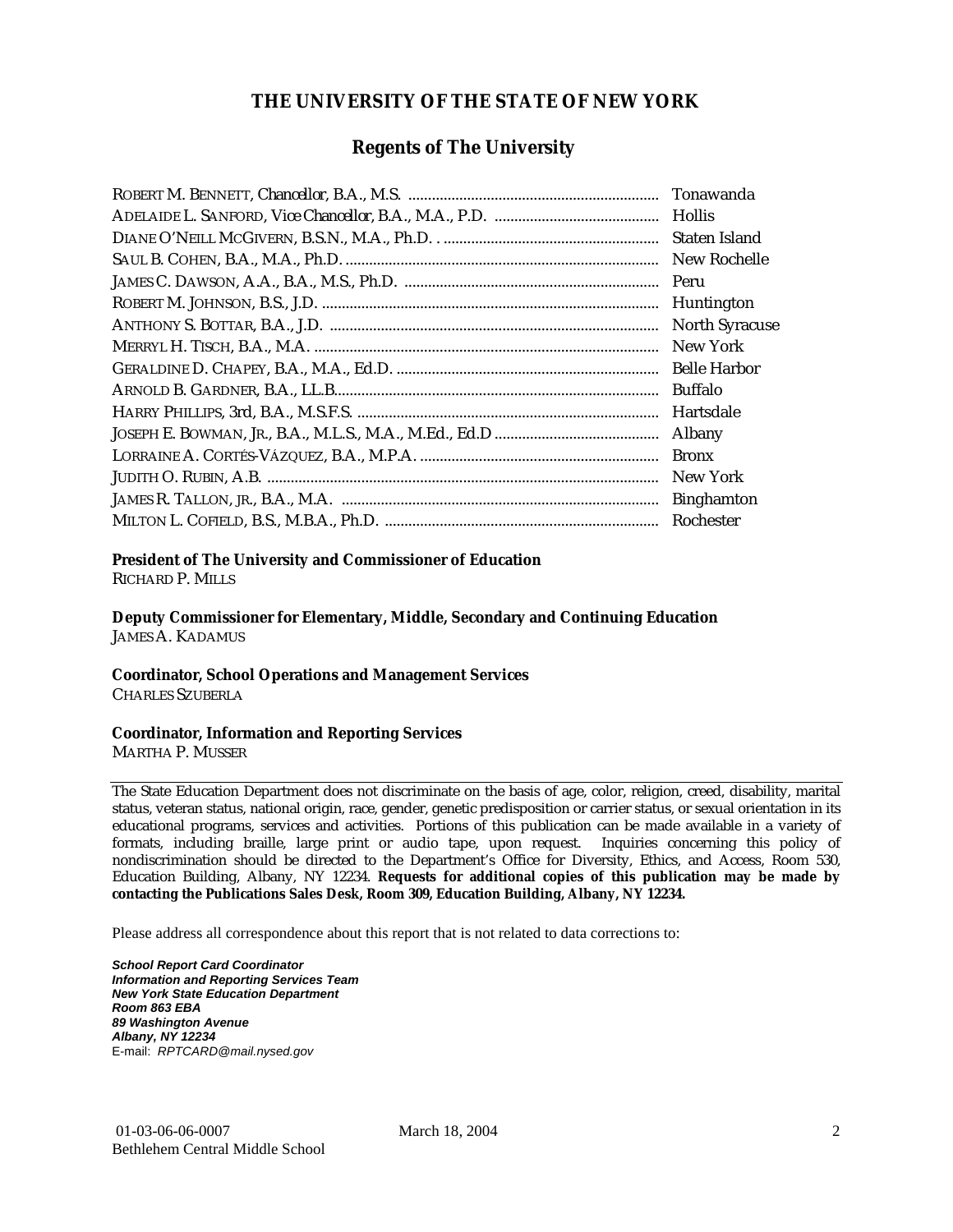The *New York State School Report Card* is an important part of the Board of Regents effort to raise learning standards for all students. It provides information to the public on student performance and other measures of school and district performance. Knowledge gained from the school report card on a school's strengths and weaknesses can be used to improve instruction and services to students.

The *New York State School Report Card* consists of three parts: the *Overview of School Performance in English Language Arts, Mathematics, and Science and Analysis of Student Subgroup Performance,* the *Comprehensive Information Report,* and the *School Accountability Report*. The *Overview and Analysis* presents performance data on measures required by the federal No Child Left Behind Act: English, mathematics, science, and graduation rate. Performance data on other State assessments can be found in the *Comprehensive Information Report*. The *School Accountability Report* provides information as to whether a school is making adequate progress toward enabling all students to achieve proficiency in English and mathematics.

State assessments are designed to help ensure that all students reach high learning standards. They show whether students are getting the foundation knowledge they need to succeed at the elementary, middle, and commencement levels and beyond. The State requires that students who are not making appropriate progress toward the standards receive academic intervention services.

In the *Overview*, performance on the elementary- and middle-level assessments in English language arts and mathematics and on the middle-level science test is reported in terms of mean scores and the percentage of students scoring at each of the four levels. These levels indicate performance on the standards from seriously deficient to advanced proficiency. Performance on the elementary-level science test is reported in terms of mean scores and the percentage of students making appropriate progress. Regents examination scores are reported in four score ranges. Scores of 65 to 100 are passing; scores of 55 to 64 earn credit toward a local diploma (with the approval of the local board of education). Though each elementary- and middle-level assessment is administered to students in a specific grade, secondary-level assessments are taken by students when they complete the coursework for the core curriculum. Therefore, the performance of students at the secondary level is measured for a student cohort rather than a group of students at a particular grade level. Students are grouped in cohorts according to the year in which they first entered grade 9.

The assessment data in the *Overview and Analysis* are for all tested students in the school, including general-education students and students with disabilities. In the *Overview*, each school's performance is compared with that of schools similar in grade level, district resources, and student needs as indicated by income and limited English proficiency (LEP) status. Each district's performance is compared with that of all public schools statewide. In the *Analysis*, performance is disaggregated by race/ethnicity, disability status, gender, LEP status, income level, and migrant status.

Explanations of terms referred to or symbols used in this part of the school report card may be found in the glossary on the last page. Further information on the school report card may be found in the guide, *Understanding Your School Report Card: February 2004*, available on the Information and Reporting Services Web site at www.emsc.nysed.gov/irts.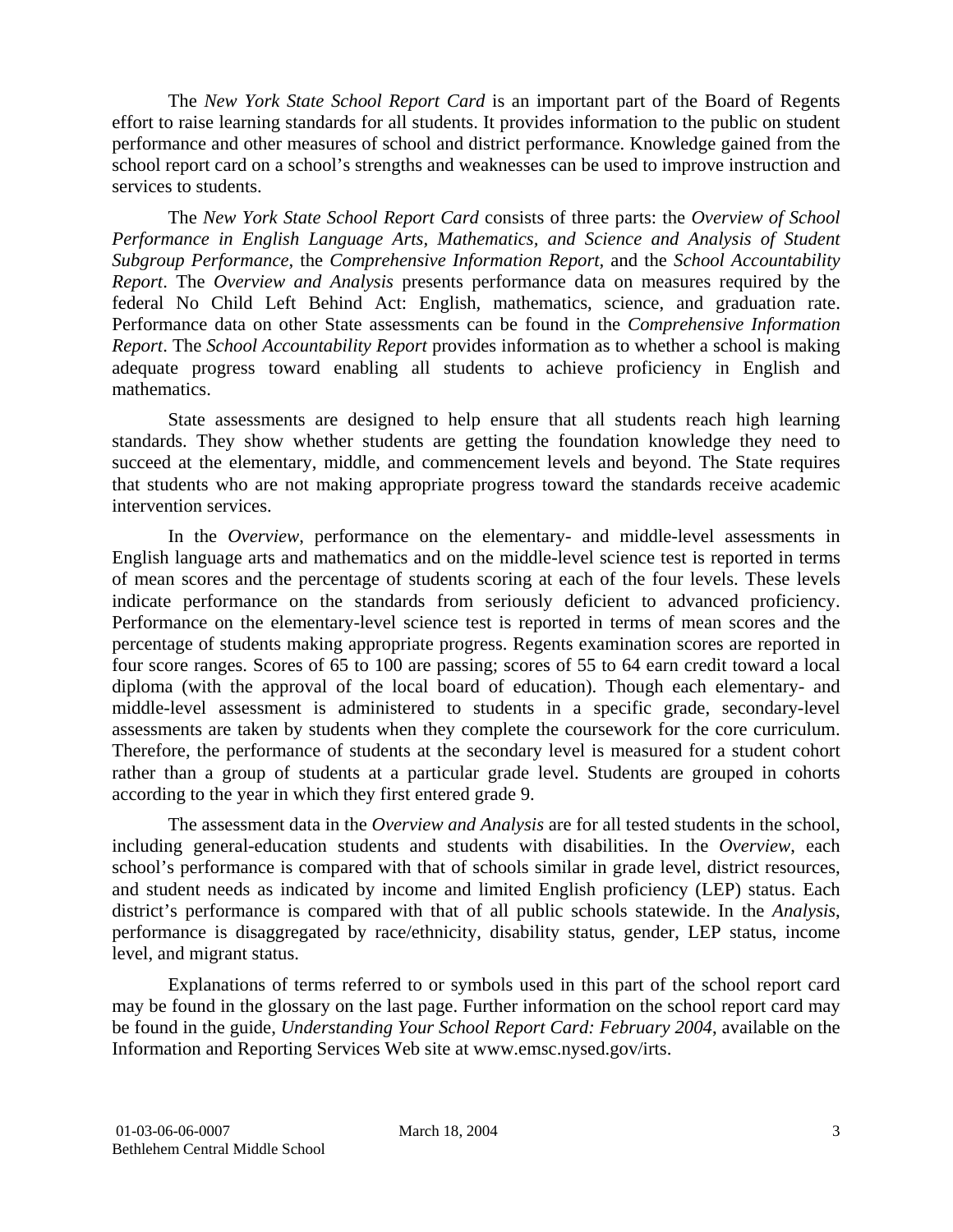# **Overview of School Performance in English Language Arts, Mathematics, and Science**

### **School Profile**

| Principal:<br>David Ksanznak |             | (518)439-7460<br>Phone:   |
|------------------------------|-------------|---------------------------|
| <b>Organization</b>          | Grade Range | <b>Student Enrollment</b> |
| $2002 - 03$                  | $6 - 8$     | 1220                      |

| 2001–02 School District-wide Total Expenditure per Pupil | \$10,536 |
|----------------------------------------------------------|----------|
|                                                          |          |

### **2002–03 Percentage of Core Classes Taught by Highly Qualified Teachers\***

\*For the 2002-03 school year, SED is reporting that teachers of core classes are highly qualified if they are certified to teach those classes. However, No Child Left Behind (NCLB) imposes requirements beyond certification for some teachers to be considered highly qualified. In future years, when New York State uses the NCLB criteria for reporting, certified teachers must fulfill all NCLB requirements to be counted as highly qualified.

#### **2002–03 Percentage of Teachers with No Valid Teaching Certificate\***

| Number of<br><b>Teachers</b> | <b>Percent with No</b><br><b>Valid Teaching</b><br><b>Certificate</b> |
|------------------------------|-----------------------------------------------------------------------|
| 93                           | 3%                                                                    |

\*This count includes teachers with temporary licenses who do not have a valid permanent, provisional, or transitional teaching certificate.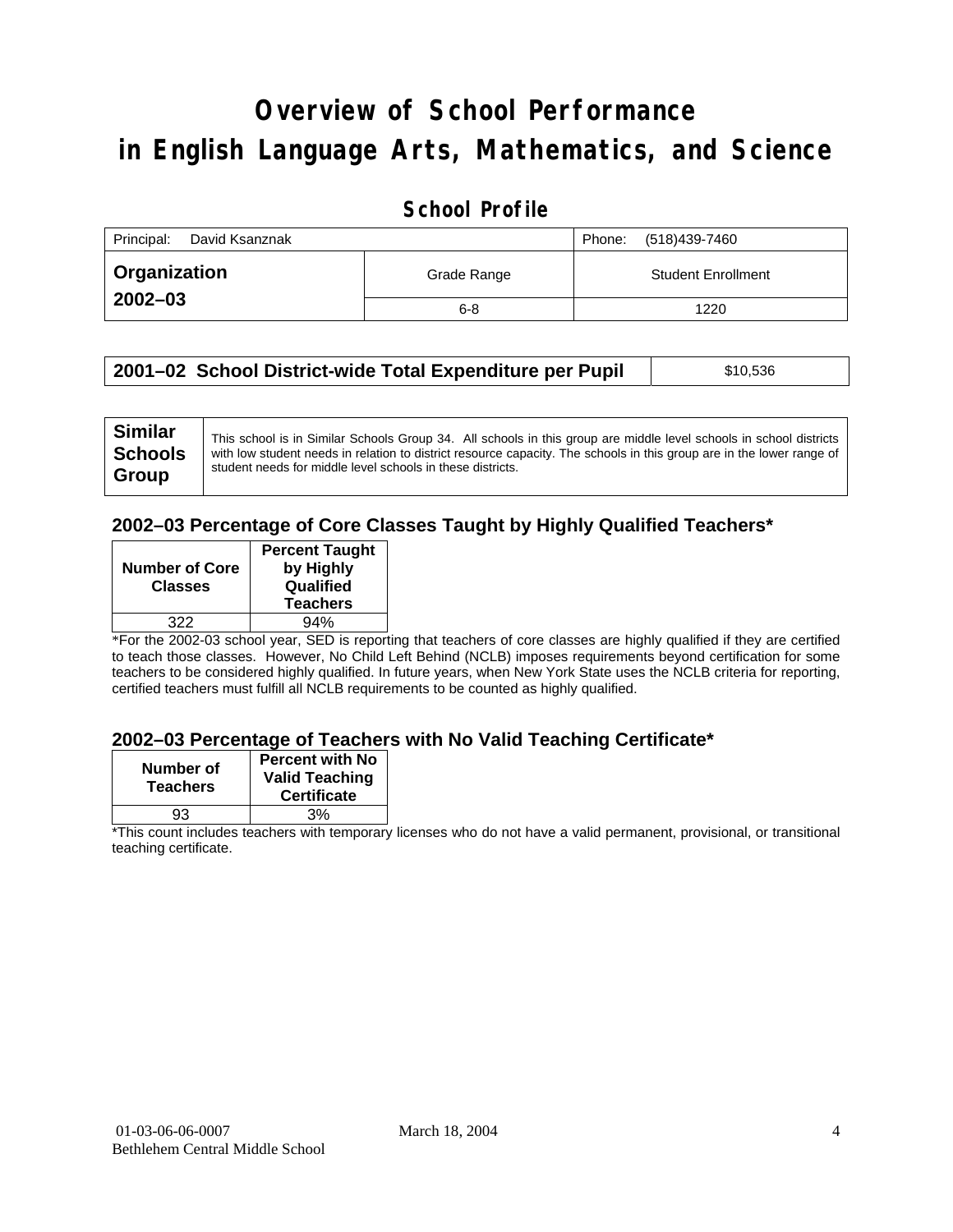### English Language Arts



| <b>Performance at</b><br><b>This School</b> | Level 1<br>527-661 | Level 2<br>662-700 | Level 3<br>701-738 | Level 4<br>739-830 | Total | <b>Mean Score</b> |
|---------------------------------------------|--------------------|--------------------|--------------------|--------------------|-------|-------------------|
| May 2001                                    | 15                 | 84                 | 171                | 115                | 385   | 722               |
|                                             | Level 1<br>527-659 | Level 2<br>660-698 | Level 3<br>699-737 | Level 3<br>738-830 | Total |                   |
| <b>March 2002</b>                           | 8                  | 109                | 193                | 88                 | 398   | 715               |
|                                             | Level 1<br>527-657 | Level 2<br>658-696 | Level 3<br>697-736 | Level 4<br>737-830 | Total |                   |
| January 2003                                | 8                  | 112                | 229                | 78                 | 427   | 712               |

| Middle-Level English Language Arts Levels — Listening, Reading, and Writing Standards |                                                                                                               |  |  |
|---------------------------------------------------------------------------------------|---------------------------------------------------------------------------------------------------------------|--|--|
| Level 4                                                                               | These students <b>exceed the standards</b> and are moving toward high performance on the Regents examination. |  |  |
| Level 3                                                                               | These students meet the standards and, with continued steady growth, should pass the Regents examination.     |  |  |
| Level 2                                                                               | These students need extra help to meet the standards and pass the Regents examination.                        |  |  |
| Level 1                                                                               | These students have serious academic deficiencies.                                                            |  |  |

**Performance of Limited English Proficient Students Taking the New York State English as a Second Language Achievement Test (NYSESLAT) as the Measure of English Language Arts Achievement**

| Grade 8 | Number<br>Tested | Level 1 | Level 2  | Level 3  | Level 4  |
|---------|------------------|---------|----------|----------|----------|
| 2003    |                  | Ħ       | $^{\pi}$ | $^{\pi}$ | $^{\pi}$ |

**Performance of Students with Severe Disabilities on the New York State Alternate Assessment (NYSAA) in English** 

| Grade 8     | <b>Number</b><br>Tested | AA-Level 1 | AA-Level 2 | AA-Level 3 | AA-Level 4 |
|-------------|-------------------------|------------|------------|------------|------------|
| $2002 - 03$ |                         |            |            |            |            |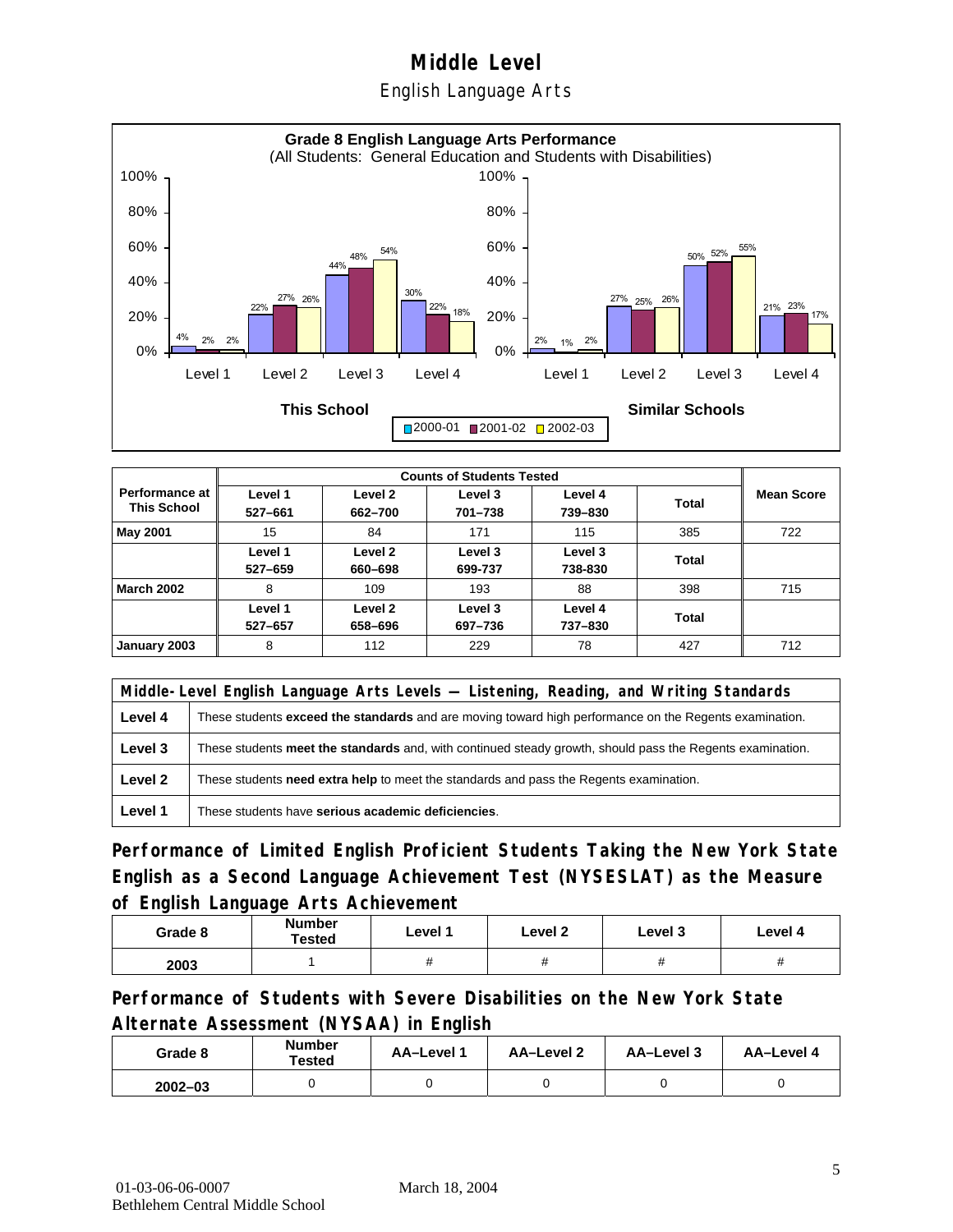#### Mathematics



| <b>Counts of Students Tested</b>     |                    |                    |                    |                    |              |                   |
|--------------------------------------|--------------------|--------------------|--------------------|--------------------|--------------|-------------------|
| Performance at<br><b>This School</b> | Level 1<br>517-680 | Level 2<br>681-715 | Level 3<br>716-759 | Level 4<br>760-882 | <b>Total</b> | <b>Mean Score</b> |
| <b>May 2001</b>                      | 37                 | 99                 | 144                | 106                | 386          | 734               |
| May 2002                             | 22                 | 85                 | 200                | 93                 | 400          | 736               |
| May 2003                             | 15                 | 91                 | 219                | 106                | 431          | 738               |

| Middle-Level Mathematics Levels — Knowledge, Reasoning, and Problem-Solving Standards |                                                                                                               |  |  |
|---------------------------------------------------------------------------------------|---------------------------------------------------------------------------------------------------------------|--|--|
| Level 4                                                                               | These students <b>exceed the standards</b> and are moving toward high performance on the Regents examination. |  |  |
| Level 3                                                                               | These students meet the standards and, with continued steady growth, should pass the Regents examination.     |  |  |
| Level 2                                                                               | These students <b>need extra help</b> to meet the standards and pass the Regents examination.                 |  |  |
| Level 1                                                                               | These students have serious academic deficiencies.                                                            |  |  |

### **Performance of Students with Severe Disabilities on the New York State Alternate Assessment (NYSAA) in Mathematics**

| <b>Middle Level</b> | <b>Number</b><br>Tested | <b>AA-Level</b> | AA-Level 2 | AA-Level 3 | AA-Level 4 |  |
|---------------------|-------------------------|-----------------|------------|------------|------------|--|
| $2002 - 03$         |                         |                 |            |            |            |  |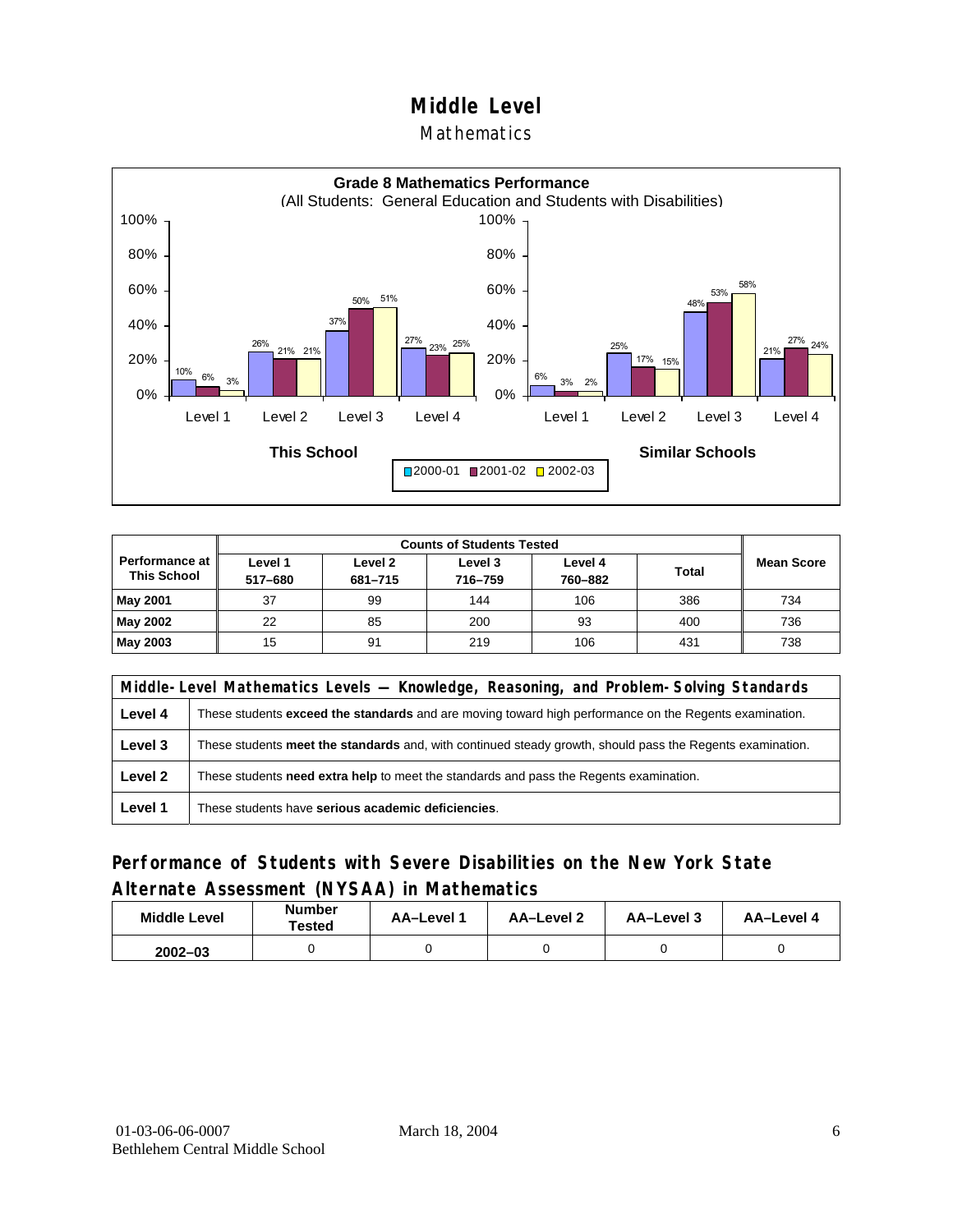#### **Science**



| <b>Performance at This School</b> |                             |         | <b>Mean Score</b> |         |         |       |    |
|-----------------------------------|-----------------------------|---------|-------------------|---------|---------|-------|----|
|                                   |                             | Level 1 | Level 2           | Level 3 | Level 4 | Total |    |
| <b>June 2002</b>                  | <b>Middle-Level Science</b> |         |                   | 123     | 263     | 397   | 86 |
|                                   | <b>Regents Science</b>      |         |                   |         |         |       |    |
| January/                          | <b>Middle-Level Science</b> |         | 14                | 128     | 283     | 429   | 86 |
|                                   | June 2003   Regents Science |         |                   |         |         |       |    |

|         | Middle-Level Science Levels — Knowledge, Reasoning, and Problem-Solving Standards*                                                                                                                  |  |  |  |  |  |  |  |
|---------|-----------------------------------------------------------------------------------------------------------------------------------------------------------------------------------------------------|--|--|--|--|--|--|--|
| Level 4 | These students <b>exceed the standards</b> on the middle-level science test and are moving toward high performance<br>on the Regents examinations or score 85-100 on a Regents science examination. |  |  |  |  |  |  |  |
| Level 3 | These students meet the standards on the middle-level science test and, with continued steady growth, should<br>pass the Regents examinations or score 65-84 on a Regents science examination.      |  |  |  |  |  |  |  |
| Level 2 | These students need extra help to meet the standards for middle-level science and to pass the Regents<br>examinations or score 55-64 on a Regents science examination.                              |  |  |  |  |  |  |  |
| Level 1 | These students have serious academic deficiencies as evidenced in the middle-level science test or score 0–54<br>on a Regents science examination.                                                  |  |  |  |  |  |  |  |

\*Students may demonstrate proficiency in middle-level science by scoring at Level 3 or above on the middle-level science test or by scoring 65 or above on a Regents examination in science.

### **Performance of Students with Severe Disabilities on the New York State Alternate Assessment (NYSAA) in Science**

| Middle-Level | <b>Number</b><br>Tested | AA-Level 1 | AA-Level 2 | AA-Level 3 | AA-Level 4 |  |
|--------------|-------------------------|------------|------------|------------|------------|--|
| $2002 - 03$  |                         |            |            |            |            |  |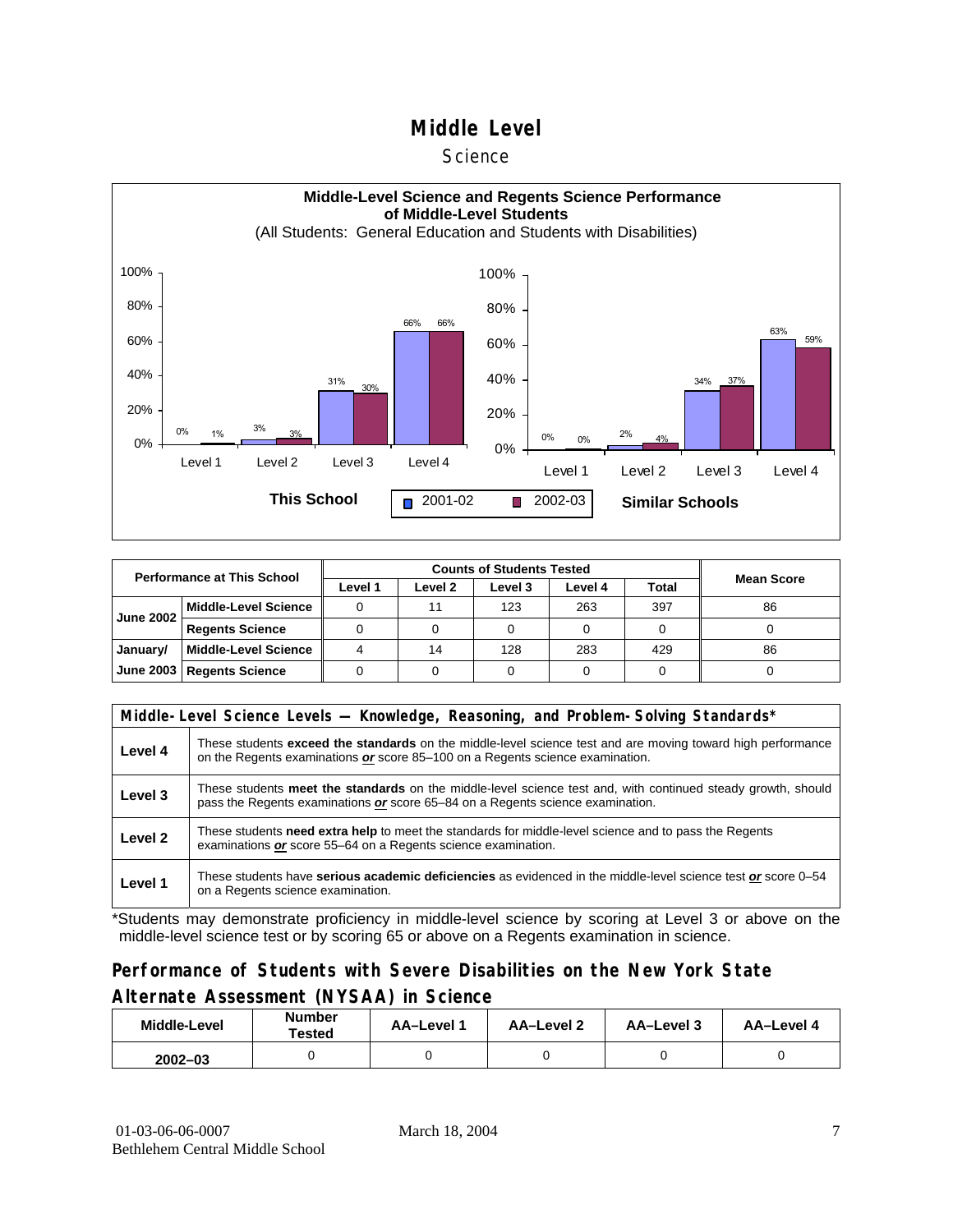# **Analysis of Student Subgroup Performance**

Historically, on State assessments the average performance of Black, Hispanic, and Native American students has been lower than that of White and Asian students. Similarly, students from lowincome families have not performed as well as those from higher income families. A high priority of the Board of Regents is to eliminate these gaps in student performance. In addition, Title I of the federal Elementary and Secondary Education Act includes explicit requirements "to ensure that students served by Title I are given the same opportunity to achieve to high standards and are held to the same high expectations as all students in each State."

This section of the school report card provides performance data for two years by racial/ethnic group, disability status, gender, English proficiency status, income level, and migrant status. The purpose of the student subgroup analyses is to determine if students who perform below the standards in any school tend to fall into particular groups, such as minority students, limited English proficient students, or economically disadvantaged students. If these analyses provide evidence that students in one of the groups achieve at a lower level than other students, the school and community should examine the reasons for this lower performance and make necessary changes in curriculum, instruction, and student support services to remedy these performance gaps. If your school did not report data for the 2002-03 school year for a subject and grade, a table showing data for subgroups in that subject and grade will not be included in the *Analysis*.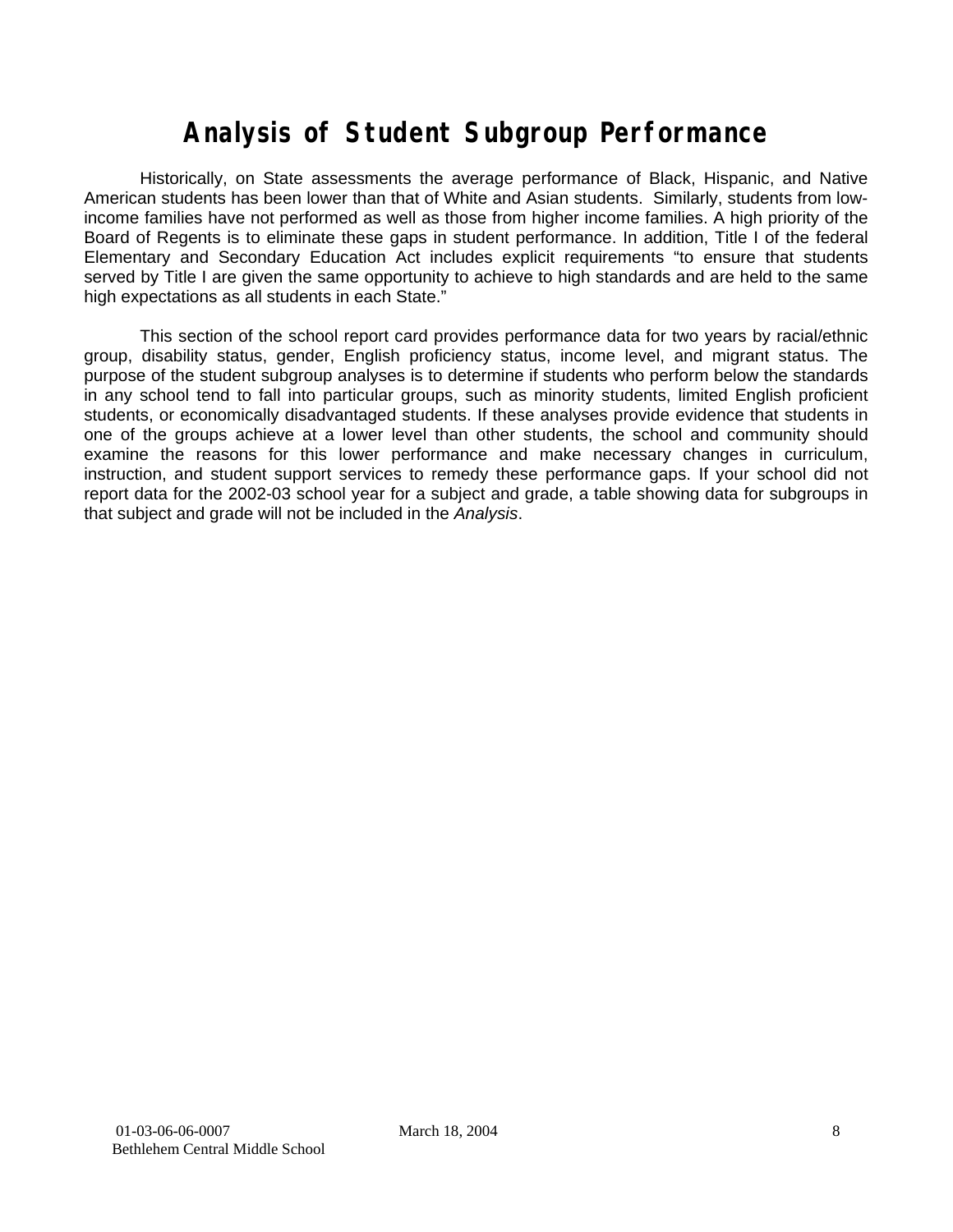### English Language Arts

|                                              |                                                                                    |             | ັ<br>$2001 - 02$ |     | 2002-03       |             |                                                                   |     |  |
|----------------------------------------------|------------------------------------------------------------------------------------|-------------|------------------|-----|---------------|-------------|-------------------------------------------------------------------|-----|--|
| <b>Student Subgroup</b>                      | <b>Percentages of Tested</b><br><b>Students Scoring at Levels</b><br><b>Tested</b> |             |                  |     | <b>Tested</b> |             | <b>Percentages of Tested</b><br><b>Students Scoring at Levels</b> |     |  |
|                                              |                                                                                    | $2 - 4$     | $3 - 4$          | 4   |               | $2 - 4$     | $3 - 4$                                                           | 4   |  |
| <b>Results by Race/Ethnicity</b>             |                                                                                    |             |                  |     |               |             |                                                                   |     |  |
| American Indian/Alaskan Native               | $\mathbf 0$                                                                        | 0%          | 0%               | 0%  | 4             | $\mathbf s$ | s                                                                 | s   |  |
| <b>Black</b>                                 | $\mathbf{1}$                                                                       | s           | $\mathbf s$      | s   | 8             | 100%        | 38%                                                               | 13% |  |
| Hispanic                                     | $\Omega$                                                                           | 0%          | 0%               | 0%  | 4             | s           | s                                                                 | s   |  |
| Asian or Pacific Islander                    | $\mathbf 0$                                                                        | 0%          | 0%               | 0%  | 9             | 89%         | 78%                                                               | 44% |  |
| White                                        | 397                                                                                | $\mathbf s$ | $\mathbf s$      | s   | 402           | 98%         | 72%                                                               | 18% |  |
| Total                                        | 398                                                                                | 98%         | 71%              | 22% | 427           | 98%         | 72%                                                               | 18% |  |
| Small Group Totals (s)                       | 398                                                                                | 98%         | 71%              | 22% | 8             | 100%        | 75%                                                               | 0%  |  |
| <b>Results by Disability Status</b>          |                                                                                    |             |                  |     |               |             |                                                                   |     |  |
| General-education students                   | 372                                                                                | 100%        | 75%              | 24% | 395           | 100%        | 76%                                                               | 20% |  |
| Students with disabilities                   | 26                                                                                 | 73%         | 12%              | 0%  | 32            | 75%         | 16%                                                               | 0%  |  |
| Total                                        | 398                                                                                | 98%         | 71%              | 22% | 427           | 98%         | 72%                                                               | 18% |  |
| <b>Results by Gender</b>                     |                                                                                    |             |                  |     |               |             |                                                                   |     |  |
| Female                                       | 186                                                                                | 99%         | 72%              | 30% | 212           | 99%         | 78%                                                               | 25% |  |
| Male                                         | 212                                                                                | 97%         | 69%              | 16% | 215           | 98%         | 66%                                                               | 11% |  |
| Total                                        | 398                                                                                | 98%         | 71%              | 22% | 427           | 98%         | 72%                                                               | 18% |  |
| <b>Results by English Proficiency Status</b> |                                                                                    |             |                  |     |               |             |                                                                   |     |  |
| English proficient                           | 398                                                                                | 98%         | 71%              | 22% | 427           | 98%         | 72%                                                               | 18% |  |
| Limited English proficient                   | $\mathbf 0$                                                                        | 0%          | 0%               | 0%  | 0             | 0%          | 0%                                                                | 0%  |  |
| Total                                        | 398                                                                                | 98%         | 71%              | 22% | 427           | 98%         | 72%                                                               | 18% |  |
| <b>Results by Income Level</b>               |                                                                                    |             |                  |     |               |             |                                                                   |     |  |
| Economically disadvantaged                   | 17                                                                                 | 100%        | 53%              | 18% | 9             | 89%         | 56%                                                               | 11% |  |
| Not disadvantaged                            | 381                                                                                | 98%         | 71%              | 22% | 418           | 98%         | 72%                                                               | 18% |  |
| Total                                        | 398                                                                                | 98%         | 71%              | 22% | 427           | 98%         | 72%                                                               | 18% |  |
| <b>Results by Migrant Status</b>             |                                                                                    |             |                  |     |               |             |                                                                   |     |  |
| Migrant family                               | $\mathbf 0$                                                                        | 0%          | 0%               | 0%  | 0             | 0%          | 0%                                                                | 0%  |  |
| Not migrant family                           | 398                                                                                | 98%         | 71%              | 22% | 427           | 98%         | 72%                                                               | 18% |  |
| Total                                        | 398                                                                                | 98%         | 71%              | 22% | 427           | 98%         | 72%                                                               | 18% |  |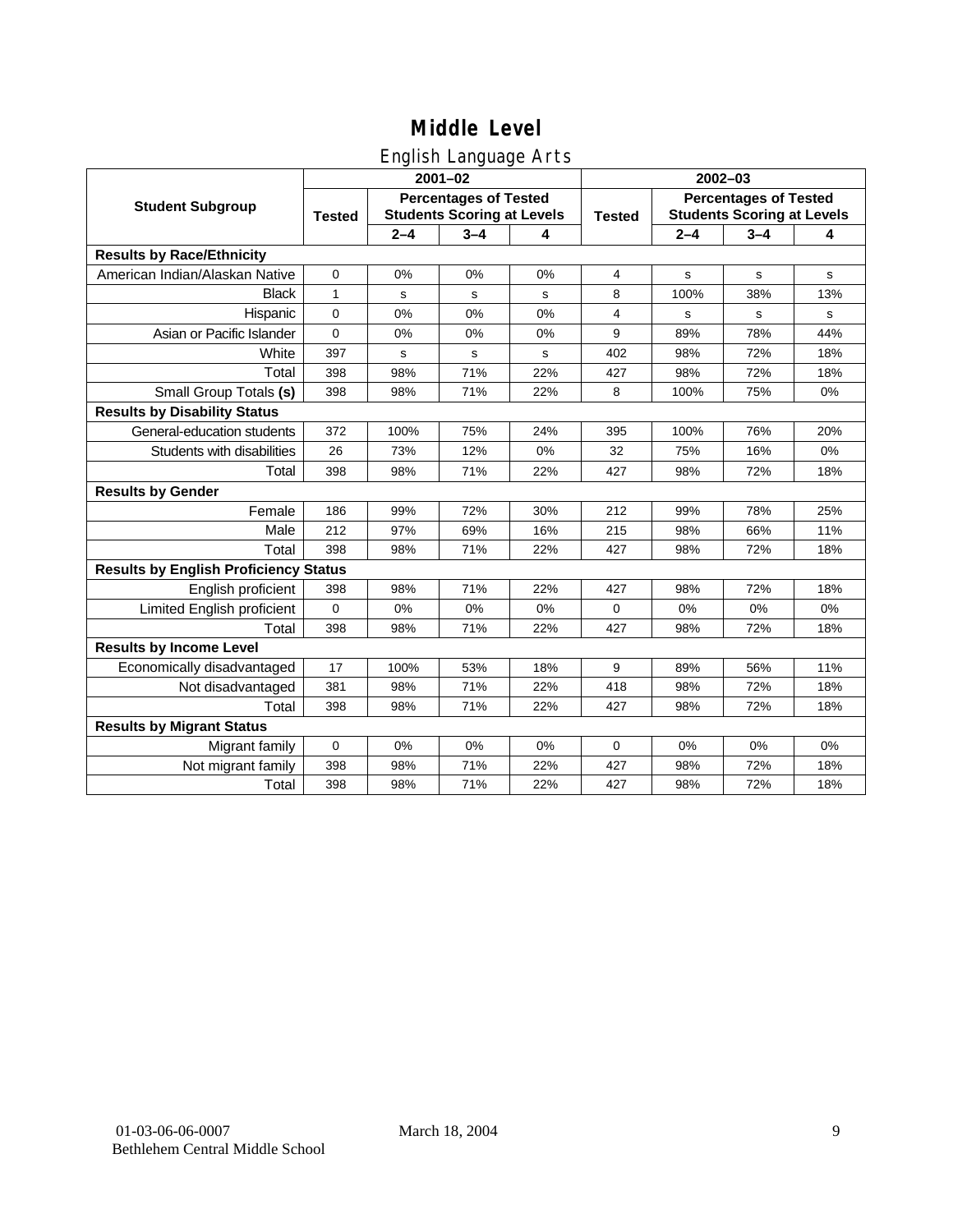### Mathematics

|                                              |               |         | $2001 - 02$                                                       |     | $2002 - 03$    |                                                                   |         |     |  |
|----------------------------------------------|---------------|---------|-------------------------------------------------------------------|-----|----------------|-------------------------------------------------------------------|---------|-----|--|
| <b>Student Subgroup</b>                      | <b>Tested</b> |         | <b>Percentages of Tested</b><br><b>Students Scoring at Levels</b> |     | <b>Tested</b>  | <b>Percentages of Tested</b><br><b>Students Scoring at Levels</b> |         |     |  |
|                                              |               | $2 - 4$ | $3 - 4$                                                           | 4   |                | $2 - 4$                                                           | $3 - 4$ | 4   |  |
| <b>Results by Race/Ethnicity</b>             |               |         |                                                                   |     |                |                                                                   |         |     |  |
| American Indian/Alaskan Native               | $\Omega$      | 0%      | 0%                                                                | 0%  | $\overline{4}$ | s                                                                 | s       | s   |  |
| <b>Black</b>                                 | 1             | s       | s                                                                 | s   | 9              | 78%                                                               | 33%     | 0%  |  |
| Hispanic                                     | $\Omega$      | 0%      | 0%                                                                | 0%  | 4              | s                                                                 | s       | s   |  |
| Asian or Pacific Islander                    | 0             | 0%      | 0%                                                                | 0%  | 9              | 100%                                                              | 56%     | 56% |  |
| White                                        | 399           | s       | $\mathbf s$                                                       | s   | 405            | 97%                                                               | 77%     | 25% |  |
| Total                                        | 400           | 95%     | 73%                                                               | 23% | 431            | 97%                                                               | 75%     | 25% |  |
| Small Group Totals (s)                       | 400           | 95%     | 73%                                                               | 23% | 8              | 100%                                                              | 50%     | 13% |  |
| <b>Results by Disability Status</b>          |               |         |                                                                   |     |                |                                                                   |         |     |  |
| General-education students                   | 373           | 96%     | 77%                                                               | 25% | 398            | 99%                                                               | 80%     | 27% |  |
| Students with disabilities                   | 27            | 70%     | 26%                                                               | 0%  | 33             | 70%                                                               | 24%     | 0%  |  |
| Total                                        | 400           | 95%     | 73%                                                               | 23% | 431            | 97%                                                               | 75%     | 25% |  |
| <b>Results by Gender</b>                     |               |         |                                                                   |     |                |                                                                   |         |     |  |
| Female                                       | 185           | 94%     | 72%                                                               | 26% | 213            | 97%                                                               | 78%     | 24% |  |
| Male                                         | 215           | 95%     | 74%                                                               | 20% | 218            | 96%                                                               | 73%     | 25% |  |
| Total                                        | 400           | 95%     | 73%                                                               | 23% | 431            | 97%                                                               | 75%     | 25% |  |
| <b>Results by English Proficiency Status</b> |               |         |                                                                   |     |                |                                                                   |         |     |  |
| English proficient                           | 396           | s       | s                                                                 | s   | 430            | s                                                                 | s       | s   |  |
| Limited English proficient                   | 4             | s       | s                                                                 | s   | 1              | s                                                                 | s       | s   |  |
| Total                                        | 400           | 95%     | 73%                                                               | 23% | 431            | 97%                                                               | 75%     | 25% |  |
| <b>Results by Income Level</b>               |               |         |                                                                   |     |                |                                                                   |         |     |  |
| Economically disadvantaged                   | 19            | 89%     | 58%                                                               | 5%  | 8              | 88%                                                               | 25%     | 0%  |  |
| Not disadvantaged                            | 381           | 95%     | 74%                                                               | 24% | 423            | 97%                                                               | 76%     | 25% |  |
| Total                                        | 400           | 95%     | 73%                                                               | 23% | 431            | 97%                                                               | 75%     | 25% |  |
| <b>Results by Migrant Status</b>             |               |         |                                                                   |     |                |                                                                   |         |     |  |
| Migrant family                               | 0             | 0%      | 0%                                                                | 0%  | $\Omega$       | 0%                                                                | $0\%$   | 0%  |  |
| Not migrant family                           | 400           | 95%     | 73%                                                               | 23% | 431            | 97%                                                               | 75%     | 25% |  |
| Total                                        | 400           | 95%     | 73%                                                               | 23% | 431            | 97%                                                               | 75%     | 25% |  |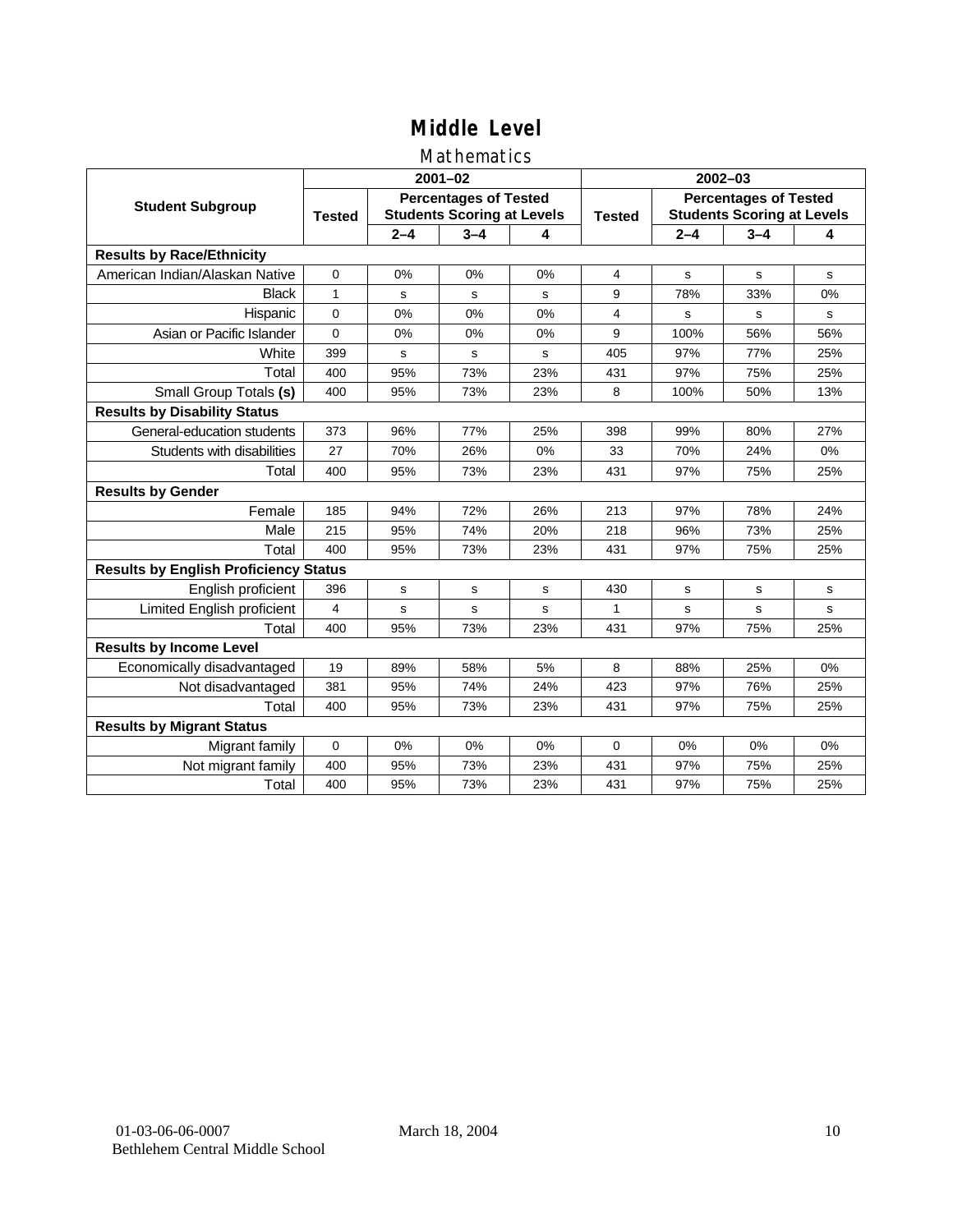### **Science**

|                                              |                  |         | $2001 - 02$                                                       |       | $2002 - 03$   |                                                                   |         |     |
|----------------------------------------------|------------------|---------|-------------------------------------------------------------------|-------|---------------|-------------------------------------------------------------------|---------|-----|
| <b>Student Subgroup</b>                      | <b>Tested</b>    |         | <b>Percentages of Tested</b><br><b>Students Scoring at Levels</b> |       | <b>Tested</b> | <b>Percentages of Tested</b><br><b>Students Scoring at Levels</b> |         |     |
|                                              |                  | $2 - 4$ | $3 - 4$                                                           | 4     |               | $2 - 4$                                                           | $3 - 4$ | 4   |
| <b>Results by Race/Ethnicity</b>             |                  |         |                                                                   |       |               |                                                                   |         |     |
| American Indian/Alaskan Native               | $\Omega$         | 0%      | 0%                                                                | 0%    | 4             | s                                                                 | s       | s   |
| <b>Black</b>                                 | 1                | s       | s                                                                 | s     | 8             | 100%                                                              | 88%     | 25% |
| Hispanic                                     | 0                | 0%      | 0%                                                                | 0%    | 4             | s                                                                 | s       | s   |
| Asian or Pacific Islander                    | $\Omega$         | 0%      | 0%                                                                | 0%    | 9             | 100%                                                              | 100%    | 67% |
| White                                        | 396              | s       | s                                                                 | s     | 404           | 99%                                                               | 96%     | 67% |
| Total                                        | 397              | 100%    | 97%                                                               | 66%   | 429           | 99%                                                               | 96%     | 66% |
| Small Group Totals (s)                       | $\overline{397}$ | 100%    | 97%                                                               | 66%   | 8             | 100%                                                              | 100%    | 38% |
| <b>Results by Disability Status</b>          |                  |         |                                                                   |       |               |                                                                   |         |     |
| General-education students                   | 371              | 100%    | 98%                                                               | 70%   | 396           | 100%                                                              | 98%     | 70% |
| Students with disabilities                   | 26               | 100%    | 85%                                                               | 15%   | 33            | 88%                                                               | 67%     | 18% |
| Total                                        | 397              | 100%    | 97%                                                               | 66%   | 429           | 99%                                                               | 96%     | 66% |
| <b>Results by Gender</b>                     |                  |         |                                                                   |       |               |                                                                   |         |     |
| Female                                       | 185              | 100%    | 96%                                                               | 63%   | 212           | 99%                                                               | 95%     | 67% |
| Male                                         | 212              | 100%    | 98%                                                               | 69%   | 217           | 100%                                                              | 96%     | 65% |
| Total                                        | 397              | 100%    | 97%                                                               | 66%   | 429           | 99%                                                               | 96%     | 66% |
| <b>Results by English Proficiency Status</b> |                  |         |                                                                   |       |               |                                                                   |         |     |
| English proficient                           | 397              | 100%    | 97%                                                               | 66%   | 428           | $\mathbf s$                                                       | s       | s   |
| Limited English proficient                   | $\Omega$         | $0\%$   | 0%                                                                | $0\%$ | 1             | s                                                                 | s       | s   |
| Total                                        | 397              | 100%    | 97%                                                               | 66%   | 429           | 99%                                                               | 96%     | 66% |
| <b>Results by Income Level</b>               |                  |         |                                                                   |       |               |                                                                   |         |     |
| Economically disadvantaged                   | 17               | 100%    | 94%                                                               | 41%   | 8             | 88%                                                               | 75%     | 25% |
| Not disadvantaged                            | 380              | 100%    | 97%                                                               | 67%   | 421           | 99%                                                               | 96%     | 67% |
| Total                                        | 397              | 100%    | 97%                                                               | 66%   | 429           | 99%                                                               | 96%     | 66% |
| <b>Results by Migrant Status</b>             |                  |         |                                                                   |       |               |                                                                   |         |     |
| Migrant family                               | $\mathbf 0$      | 0%      | 0%                                                                | 0%    | 0             | 0%                                                                | 0%      | 0%  |
| Not migrant family                           | 397              | 100%    | 97%                                                               | 66%   | 429           | 99%                                                               | 96%     | 66% |
| Total                                        | 397              | 100%    | 97%                                                               | 66%   | 429           | 99%                                                               | 96%     | 66% |